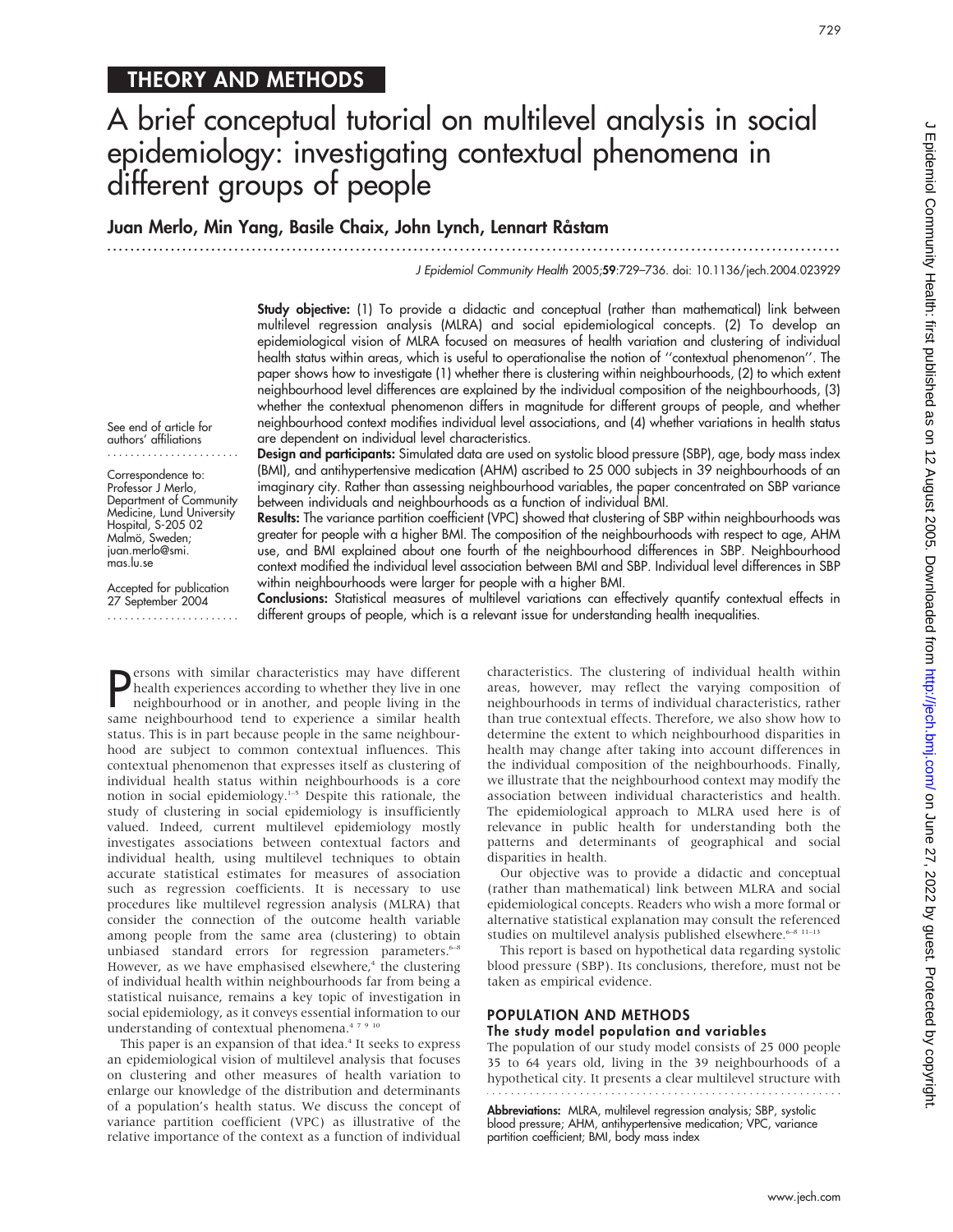Table 1 Hypothetical multilevel regression analysis of systolic blood pressure (SBP) (mm Hg) in 25 000 people aged 35 to 64 from 39 neighbourhoods of a city

|                                                    | <b>Empty model</b>          | Model with individual<br>variables | Model with individual<br>variables and random slopes | Model with individual<br>variables, random<br>slopes, and non-constant<br>individual variance |
|----------------------------------------------------|-----------------------------|------------------------------------|------------------------------------------------------|-----------------------------------------------------------------------------------------------|
|                                                    | Model 1                     | Model 2                            | Model 3                                              | Model 4                                                                                       |
| <b>Fixed effects</b>                               |                             |                                    |                                                      |                                                                                               |
| Mean SBP of the city (intercept)                   | 130.2                       | 128.1                              | 128.0                                                | 127.9                                                                                         |
| Regression coefficients $(\beta)$ , 95% confidence |                             |                                    |                                                      |                                                                                               |
| intervals (CI)                                     | $\beta$ (95% CI)            | $\beta$ (95% CI)                   | $\beta$ (95% CI)                                     | $\beta$ (95% CI)                                                                              |
| Age in years                                       |                             | $0.81$ (0.78, 0.87)                | $0.80$ (0.77, 0.86)                                  | $0.80$ (0.77, 0.86)                                                                           |
| BMI (1 unit $\text{kg/m}^2$ )                      |                             | $0.88$ (0.86, 0.92)                | $0.89$ (0.83, 1.01)                                  | $0.91$ (0.85, 1.03)                                                                           |
| Antihypertensive medication                        |                             | 14.7 (14.3, 15.3)                  | 14.7(14.3, 15.3)                                     | 15.5 (14.8, 15.8)                                                                             |
| <b>Random effects</b>                              |                             |                                    |                                                      |                                                                                               |
| Components of variance                             | Variance (SE)               | Variance (SE)                      | Variance (SE)*                                       | Variance (SE)*                                                                                |
| Variance between neighbourhood intercepts          | 36.2(8.1)                   | 27.6(6.4)                          | 27.6(6.4)                                            | 27.5(6.4)                                                                                     |
| Variance between individuals                       | 433.4 (3.9)                 | 307.6 (2.8)                        | 305.1(2.8)                                           | 298.5 (3.5)                                                                                   |
| BMI-SBP slope variance between                     |                             |                                    | 0.11(0.03)                                           | 0.11(0.03)                                                                                    |
| neighbourhoods                                     |                             |                                    |                                                      |                                                                                               |
| <b>BMI</b> related individual SBP variance         |                             |                                    |                                                      | 0.16(0.08)                                                                                    |
| Neighbourhood covariance (intercept slope)         |                             |                                    | 0.93(0.34)                                           | 0.92(0.34)                                                                                    |
| Individual level covariance                        |                             |                                    |                                                      | 5.16(0.31)                                                                                    |
| Proportional change in variance (PCV) by the       | <b>PCV</b>                  | <b>PCV</b>                         | PCV*                                                 | PCV*                                                                                          |
| new model                                          |                             |                                    |                                                      |                                                                                               |
| Between neighbourhoods                             | Reference                   | 24%                                | 24%                                                  | 24%                                                                                           |
| Between individuals                                | Reference                   | 29%                                | 30%                                                  | 30%                                                                                           |
| <b>ICC-VPC</b>                                     | $ICC = 0.08$                | $ICC = 0.08$                       | $VPC = 0.08*$                                        | $VPC = 0.08*$                                                                                 |
| Deviancet                                          | 222 764 (Reference) 211 585 |                                    | 211 443                                              | 211 058                                                                                       |

''Fixed effects'' and ''random effects'' are expressions that are often used in MLRA. In very simple terms, fixed effects are used to model means, whereas random effects are used to model variances. BMI, body mass index; ICC, intraclass correlation; VPC, variance partition coefficient. \*As the variance is a function of individual BMI, the values in the table are for the intercepts (people with BMI equal to 25 kg/m<sup>2</sup>). †When performing statistical modelling, you try to find a function that predicts SBP as well as possible and, therefore, decrease unexplained variance. The goodness of this fit is measured by different statistical techniques. One very common technique that we used in our study model is the reduction in ''deviance''. This technique is used to evaluate the fit of consecutive models with<br>additional terms.\*® Table 1 shows that in our study model, as co improves the goodness of the fit of the model.

people (level 1) nested within neighbourhoods (level 2). The individual outcome variable is SBP. For didactic reasons and to keep the model as simple as possible, only three individual variables were included: (1) age in years, (2) body mass index (BMI) in  $\text{kg/m}^2$  (both of the aforementioned variables were centred on their overall mean of 49 years and 25 kg/m<sup>2</sup>,



Figure 1 The regression lines represent the association between body mass index (BMI) and systolic blood pressure (SBP) in five hypothetical neighbourhoods of an imaginary city. Note that the lines are parallel. The neighbourhood lines have a different intercept but a similar slope. Therefore, differences between the neighbourhoods are constant for every BMI value (that is, the differences between points A, B, C, D, and E, and between F, G, H, I, and J on the vertical dotted lines at BMI values 25 and 35 kg/m<sup>2</sup> are of similar magnitude). Note that the BMI<br>value of 25 kg/m<sup>2</sup> corresponds to the mean BMI for the city and also corresponds to the value 0 for the centred BMI, as BMI is centred on its mean in the regression models.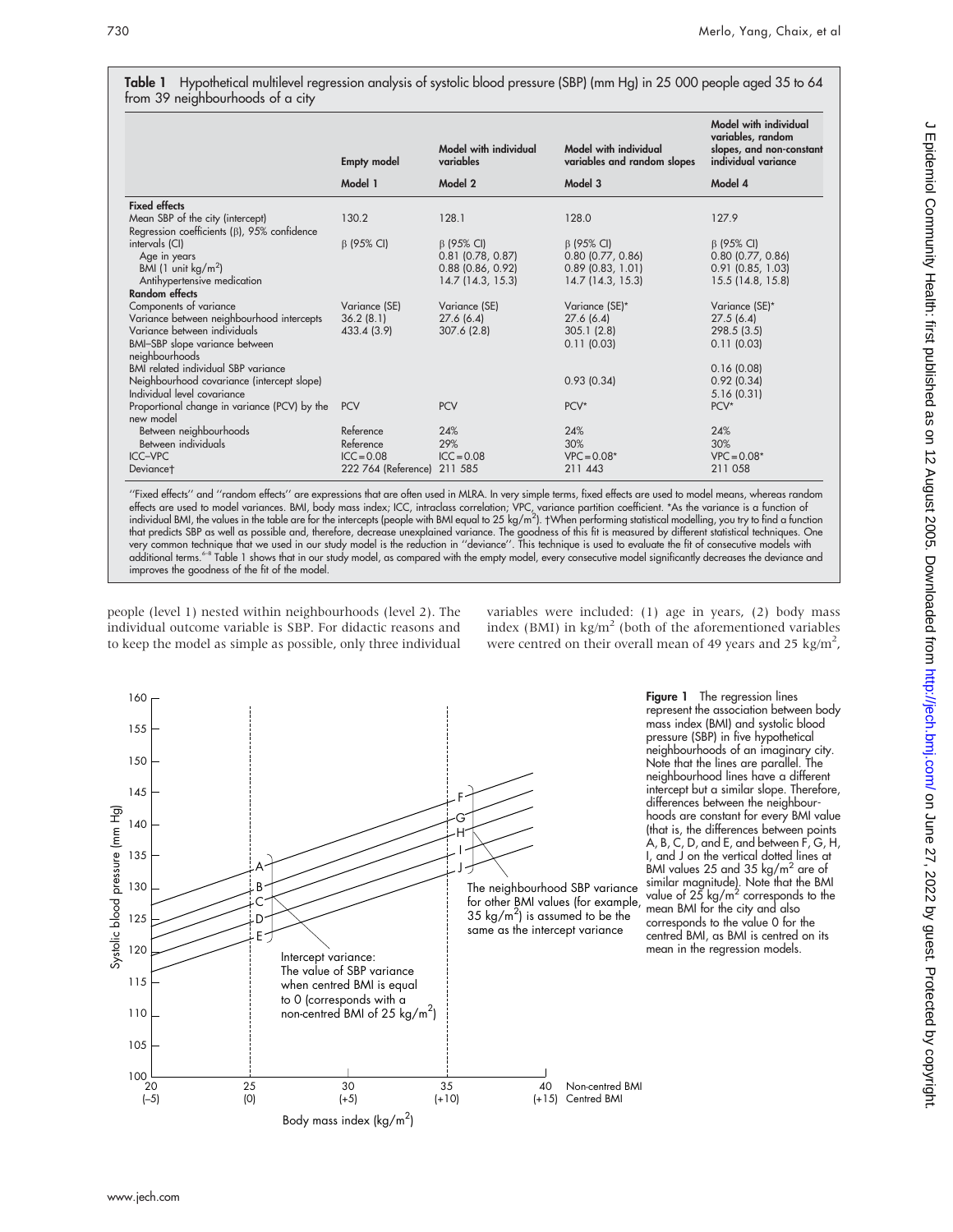respectively), and (3) whether any antihypertensive medication (AHM) was used. No neighbourhood variable was investigated in this article. For simplicity, age and BMI effects were assumed to be linear.

Our study model was adapted from an actual empirical investigation analysing countries rather than neighbourhoods that was published elsewhere.<sup>14</sup>

## MLRA

Using MLRA we investigate (1) whether there is significant clustering within neighbourhoods (model 1), (2) to which extent neighbourhood level differences are explained by the individual composition of the neighbourhoods (model 2), (3) whether the contextual phenomenon differs in magnitude for different groups of people, and whether neighbourhood context modifies individual level associations (model 3), and (4) whether variations in health status are dependent on individual level characteristics (model 4)

#### The ''empty'' MLRA model (model 1)

The empty MLRA model is more extensively discussed in a companion paper<sup>15</sup> and elsewhere.<sup>6–8 16</sup> It does not include explanatory variables but only estimates the city SBP mean and the neighbourhood level and individual level differences in SBP. In this model, the variations in SBP between neighbourhoods are assumed to be of similar magnitude for every person. In using this model, we simply aim to identify a possible contextual phenomenon that can be quantified by clustering of SBP within neighbourhoods.15

#### The MLRA model with individual variables (model 2)

This model expands the empty model (model 1) by including the individual variables age, BMI, and use of AHM as fixed effects. ''Fixed effects'' and ''random effects'' are expressions that are often used in MLRA. Essentially, fixed effects are used to model averages (for example, means or regression coefficients), whereas random effects are used to model differences (for example, neighbourhood variance).<sup>17</sup>

In equation 1 we present model 2 using non-conventional notation that will be better understood by readers not trained to read formal statistical notation. An individual level variable is shown by subscript I, and neighbourhood information shown by N. Readers who wish a more formal statistical notation are referred elsewhere.<sup>6-8 12</sup>

$$
SBP_1 = SBP_C + \beta_1 \times age_1 + \beta_2 \times BMI_I
$$
  
+ 
$$
\beta_3 \times AHM_I + (E_N + E_I)
$$
 (1)

 $SBP<sub>I</sub>$  = SBP of a given individual (I) in a given neighbourhood.

#### Fixed effects

 $SBP_C$  = SBP in people not on AHM and with average age and BMI (which correspond with a value of 0 as these variables are centred), and living in a neighbourhood with a shrunken residual equal to  $0<sup>15</sup>$ 

 $\beta_1$  = regression coefficient of the association between age and SBP

 $\beta_2$  = regression coefficient of the association between BMI and SBP

 $\beta_3$  = regression coefficient of the association between AHM and SBP

### Random effects

 $E_N$  = neighbourhood shrunken residual<sup>15</sup>

 $E_I$  = individual residual

In MLRA models, it is assumed that the residuals are normally distributed and that the individual level residuals and the neighbourhood level residuals are independent. In MLRA, both people and neighbourhoods are assumed to be randomly sampled from a population of individuals and a population of neighbourhoods.

As in simple regression analysis, the regression coefficients of the individual variables in MLRA describe the association between the individual level variables and SBP.\* The regression coefficients in table 1 show that SBP increases with age and BMI, as expected. Use of AHM is associated with higher SBP, reflecting that the condition underlying this treatment is simply hypertension.

The presence of neighbourhood and individual residuals in the model reflects that SBP varies at both levels. The variance is a summary of the differences, and including individual variables in the statistical models allows us to obtain values of variances that are adjusted for age, BMI, and AHM use. The adjusted total SBP variance between people in the city  $(V<sub>Total</sub>)$  can be partitioned into a variance between neighbourhoods  $(V_N)$  and a variance between people within neighbourhoods  $(V<sub>I</sub>)$  as explained more extensively in an earlier related paper.<sup>15</sup>

In both models 1 and 2, the neighbourhood SBP differences correspond to the neighbourhood variance of the intercept. In model 2, the intercept is the value of the outcome variable SBP when the explanatory variables are equal to zero. In that case, the expected intercept value is equal to  $SBP_C + E_N$ , which is the neighbourhood SBP estimated mean for 49 year old people with a BMI of 25 kg/m<sup>2</sup> (as continuous individual level variables are centred on their means) without AHM treatment. However, the neighbourhood variance in model 2 is, in fact, the same for all the individuals, whatever their individual characteristics. This aspect can be seen graphically in figure 1, and can also be interpreted in saying that the relation between BMI and SBP is considered to be the same in all neighbourhoods. Using the coefficient estimates from table 1, the expected value of SBP increases by 0.88 mm Hg for every unit of increase in BMI, regardless of whether the person resides in a neighbourhood or another.

#### Proportional change in variance at different levels

Neighbourhood differences in mean SBP may be attributable to contextual influences or to differences in the individual composition of neighbourhoods in terms of age, BMI, AHM use, and other individual characteristics not considered in our didactic study model. By adjusting for individual characteristics in model 2, we take into account some part of the compositional differences and explain some of the neighbourhood variance detected in the empty model (model 1). $\dagger$  The equation for the proportional change in neighbourhood variance` (PCVN) is:

\*In MLRA, however, the mathematical interpretation of the regression coefficients is not exactly the same as in the standard non-multilevel model not adjusted for the neighbourhood residuals. Interested readers can obtain an extended explanation elsewhere.<sup>8</sup>

 Note however that individual characteristics may be in the causal pathway between neighbourhood characteristics and individual differences in SBP, so including individual characteristics in the model may result in understating the contribution of contextual influences to SBP. The interpretation of the PCV therefore depends on the individual variables included in the model, and on their hypothesised role (that is, confounding role, mediating role).

` The proportional change in variance is often referred to as ''explained variance''. However, the addition of individual variables in the model may increase the second level variance. Indeed, in cases in which the neighbourhood differences are hidden by their individual composition, the total variance may decrease but the neighbourhood component of the variance increase. Therefore, ''proportional change in the variance'' is a more appropriate term than ''explained variance''.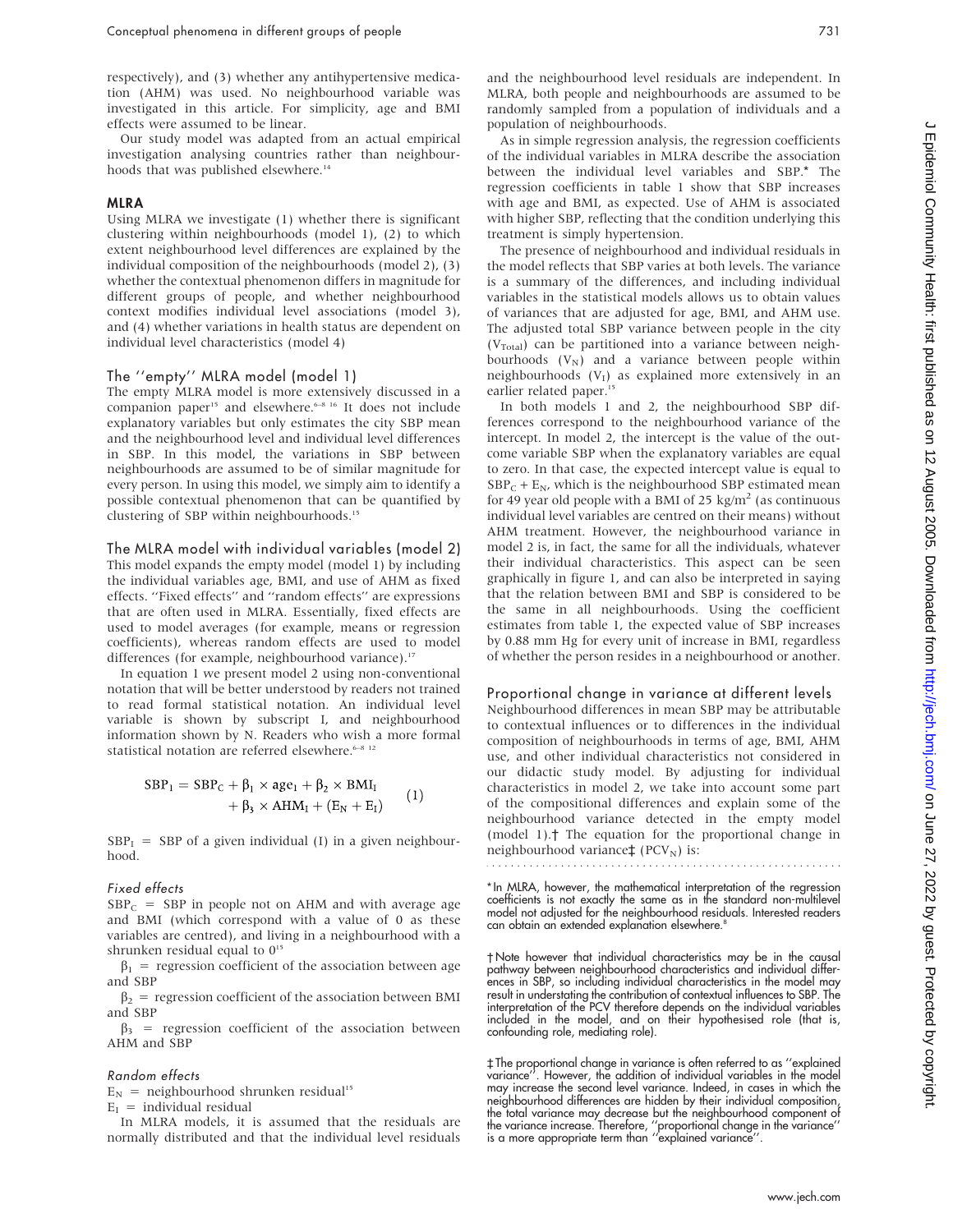

Figure 2 The regression lines represent the association between BMI and SBP in five hypothetical neighbourhoods. The lines are not parallel, as we do not only have variations in the intercept but also in the slope of the association. The lines are not only separated by an amount corresponding with the different neighbourhood SBP means (that is, intercepts), but are also separated by varying amounts for different BMI values. As the slopes of the regression lines are different, the differences between the neighbourhoods are not constant for every BMI value, as in figure 1 (the differences between points A, B, C, D, and E, and between F, G, H, I, and J on the vertical dotted lines at BMI values 25 and 35 kg/ $m<sup>2</sup>$  are not equal). The individual level variance within neighbourhoods is represented as triangles around the regression lines. The triangles represent a non-constant individual level SBP variance. The individual level SBP variance within neighbourhoods increases with BMI.



Figure 3 There is a correlation between the residuals associated with the intercept and the residuals associated with the slope of the association between BMI and SBP. The figure shows that this correlation is positive, which can be interpreted as follows: in neighbourhoods with a higher mean level of SBP (a higher value of the intercept), BMI has a stronger impact on SBP (the slope of the association is steeper). According to the parameters estimated in model 3 (table 1), the correlation between the intercept and the slope is equal to 0.53.

$$
PCV_{I} = \frac{(V_{N-1} - V_{N-2})}{V_{N-1}}
$$
\n(2)

where  $V_{N-1}$  is the neighbourhood variance in the empty model and  $V_{N-2}$  is the neighbourhood variance in the model including individual characteristics. For example, comparing model 1 with model 2,  $PCV_N$  is equal to  $(36.2–27.6)/36.2$ . We conclude that 24% of the neighbourhood SBP variance in the empty model was attributable to the three compositional factors considered.

This equation can be adapted to calculate the proportional change of variance at the individual (I) level ( $PCV<sub>I</sub>$ ), as individual SBP variance within neighbourhoods will also be explained by differences in age, BMI, and AHM use.

$$
PCV_1 = \frac{(V_{I-1} - V_{I-2})}{V_{I-2}}
$$
\n(3)

In table 1, we see that 29% of the individual SBP differences (that is, within neighbourhoods variance) in the empty model was attributable to differences in age, BMI, and use of AHM.

#### The intraclass correlation

Using the values of the adjusted variance at both levels we calculated the adjusted intraclass correlation (ICC $_{\rm Adj}$ ). We have explained the concept of ICC in a previous paper on this topic.15 This measure is of relevance, as it quantifies clustering of individual SBP within neighbourhoods and, therefore, can be used to operationalise the concept of contextual phenomena.4 15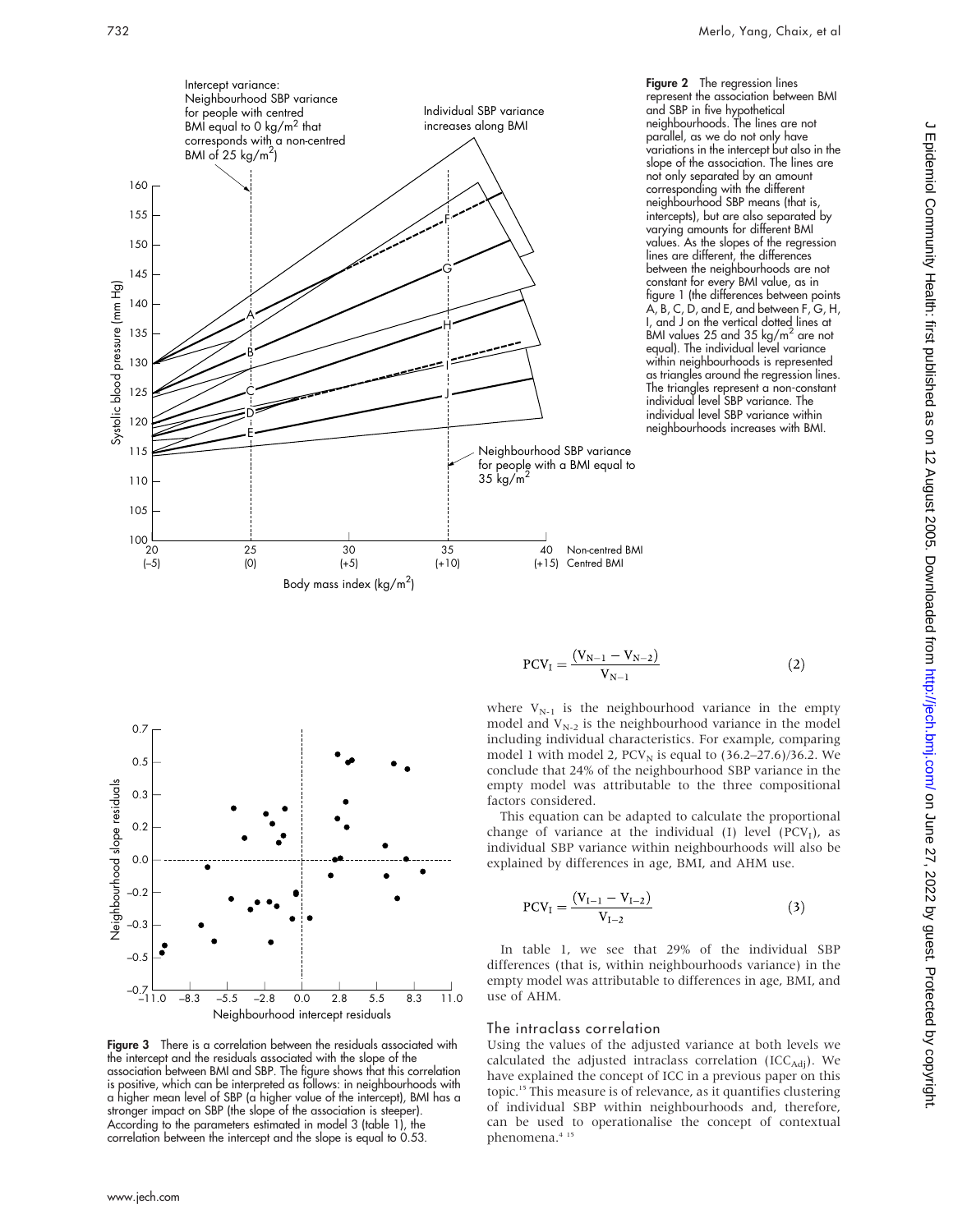

$$
ICC_{Adj} = \frac{V_{N-2}}{V_{N-2} + V_{I-2}}
$$
 (4)

The  $ICC_{\text{Adj}}$  is the proportion of total variance in SBP that remains at the neighbourhood level after taking into account the individual composition of the neighbourhoods in terms of age, BMI, and AHM use.§ Table 1 shows that about 8% (ICC equal to 0.08) of the individual residual differences in SBP were related to the neighbourhood level and might be attributable to contextual factors.

Even if compositional confounding remains in the data,<sup>16-17</sup> model 2 suggests that the neighbourhood context conditions a common level of blood pressure over and above individual age, BMI, and AHM use.

Note that in models 1 and 2, we have calculated a single ICC value for the whole city, with the assumption that all people are influenced by the neighbourhood context in an equivalent extent.

### The multilevel regression model with individual variables and random slopes (model 3)

In model 3 (equation 5) we relinquish the idea that the magnitude of the association between BMI and SBP is similar in all neighbourhoods. Rather, we assume that the effect of BMI on SBP may vary depending on the neighbourhood context. For example, it is possible that contextual factors in some neighbourhoods have a higher impact on overweight people than in people with normal BMI. In model 3, therefore, we extend model 2 by allowing the regression coefficient of BMI to vary randomly at the neighbourhood level:

§ Note however that individual variables like BMI may be in the causal pathway between neighbourhood characteristics and individual differences in SBP, so including BMI in the model may result in understating the contribution of contextual influences to SBP. The interpretation of the IPC therefore depends on the individual variables included in the model, and on their hypothesised role (that is, confounding role, mediating role).

- Observe that the ICC was the same in the empty model and in the model with individual variables. The inclusion of individual level predictors reduced the individual and neighbourhood level variances by the same amount proportionally, what was reflected in the IPC.

Figure 4 The figure represents a case in which the intercept variance is zero (on the dotted line at BMI equal to  $25 \text{ kg/m}^2$ ). However, because of random slopes, even if the variance is zero for the intercept, the variance is very large for people with a BMI of  $35 \text{ kg/m}^2$  (the dotted line at BMI equal to 35 kg/m<sup>2</sup>). Centring the variables on the city BMI mean ensures that the neighbourhood intercept variance can be directly interpreted. This figure shows that, if the BMI was not centred on its mean of 25 kg/m<sup>2</sup>, the intercept variance would correspond to people with a BMI equal to 0 kg/m<sup>2</sup>, who obviously do not exist. The regression lines have been prolonged as dotted lines to represent the intercept variance if the BMI was not centred.

$$
SBPI = (SBPC + EN-C) + \betaI \cdot AGEI + (\beta2C + EN-BMI) \times BMII + \beta3 \cdot AHMI + EI
$$
 (5)

 $\beta_{2C}$  = mean regression coefficient of the association between BMI and SBP in the city

 $E_N$ -<sub>BMI</sub> = shrunken difference between  $\beta_{2C}$  and the specific regression coefficient in a given neighbourhood

 $E_{N-c}$  = shrunken difference between the city SBP mean and the neighbourhood SBP mean for individuals with a BMI equal to 25. See our previous related paper for an explanation of the concept of shrunken residual.<sup>15</sup>

#### Neighbourhood mean and slope differences (intercept and slope variances between neighbourhoods)

In model 3, aside from the neighbourhood differences in mean SBP (that is, the intercept variance  $V_{N-c}$ ), each neighbourhood has its own regression coefficient for the association between BMI and SBP, and each neighbourhood coefficient deviates from the city mean regression coefficient ( $\beta_{2C}$ ) by a residual amount ( $E_{N-BMI}$ ). This slope variability is measured by the slope variance  $(V_{N-BMI})$ . In MLRA, this procedure is called random slope analysis or random cross level interaction analysis. It suggests that the neighbourhood context modifies the individual level association between BMI and SBP. A graphic illustration of random slopes is presented in figure 2, where it may be seen that the slope of the association between BMI and SBP is steeper in some neighbourhoods than in others.

### Correlation between the intercept and slope residuals

It may occur that in those neighbourhoods with a high mean SBP (a high intercept residual value), the slope of the association between BMI and SBP is steeper (the residual value for the slope is higher). We can express this connection as a coefficient of correlation according to equation 6:

$$
Correlation = \frac{Cov_{(N-c)\cdot(N-BMI)}}{\sqrt{V_{N-c} \times V_{N-BMI}}}
$$
(6)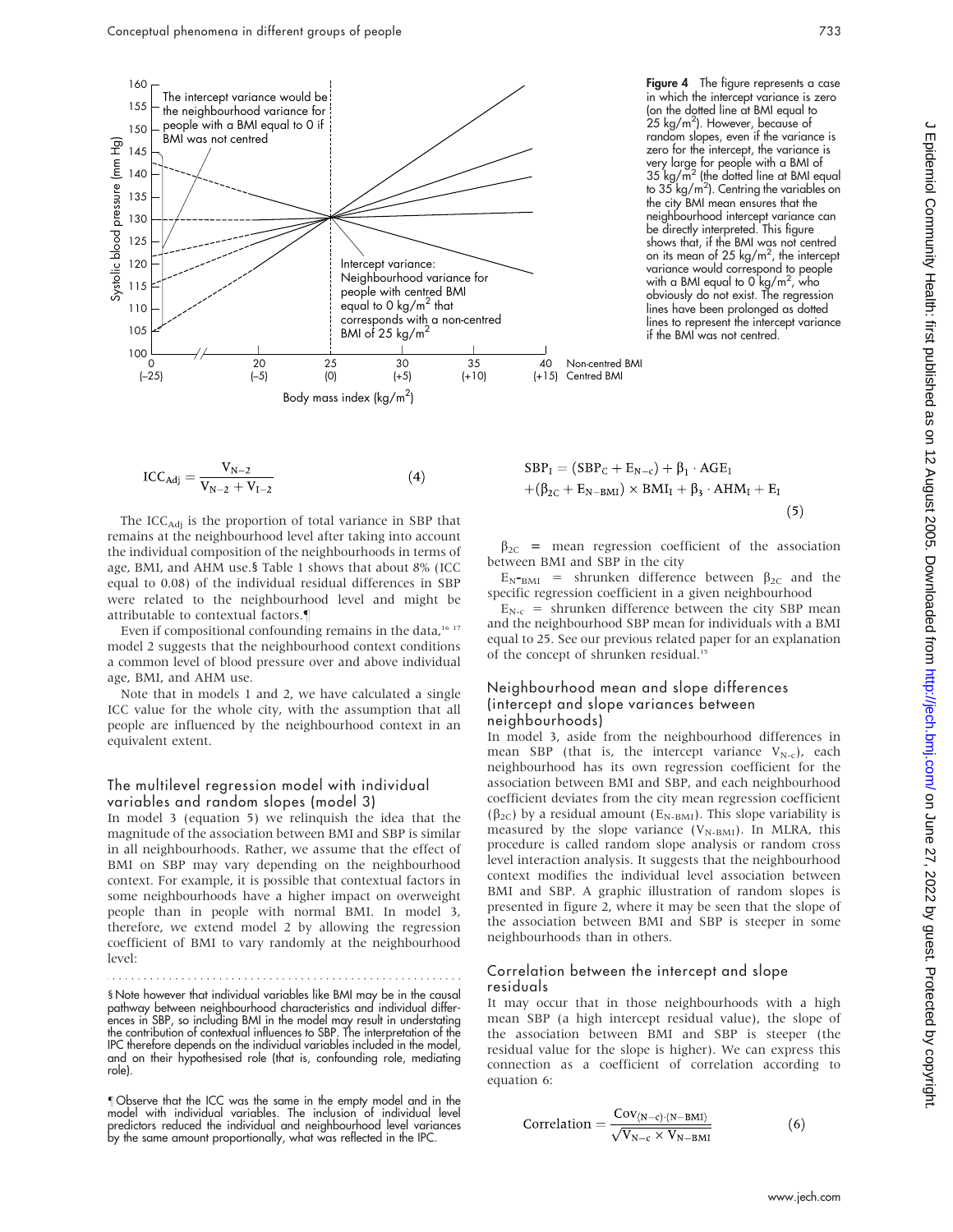

Figure 5 Neighbourhood and individual variances (A) and variance partition coefficient (VPC) (B) are shown as a function of individual BMI. Both the neighbourhood level and the individual level variances increase with BMI. We provide the 95% confidence intervals of these functions. Note that the predicted variance is more uncertain for the extreme values of BMI. The neighbourhood context seems to influence individual SBP. However, this contextual influence differs in magnitude between people with a different BMI. Neighbourhood differences in SBP were greater for obese people (VPC around 12%–14%) than for people with normal BMI  $(VPC = 8\%)$ 

where the variances  $(V_{N-c}$ ,  $V_{N-BMI}$  and the covariance between the intercept and slope residuals ( $\text{Cov}_{(N-c)\bullet(N-BMI)}$ ) are parameters that are directly estimated by the multilevel model.

Table 1 shows that the slope variance ( $V_{\text{N-BMI}}$ ) is 0.11, the intercept variance  $(V_{N-c})$  is 27.6, and the covariance between the intercept and the slope residuals ( $\text{Cov}_{(N-c)\bullet(N-BMI)}$ ) is 0.93. Using the estimates and applying equation 6 we find that the correlation between the intercept and the slope is equal to 0.53. Figure 3 illustrates this correlation and suggests that on average BMI has a stronger impact on SBP (that is, the slope of the association is steeper) in neighbourhoods with a higher mean level of SBP (that is, a higher value of the intercept).

Beyond the interest of examining whether an individual level association varies between neighbourhoods, a relevant reason to consider random slopes is to examine whether neighbourhood differences in SBP have a different magnitude among people with different characteristics. Figures 2 and 4 give a graphic illustration of this concept. In our study model the neighbourhood variance now depends on individual BMI: it is no longer a single value as in models 1 and 2, but a function of BMI. The figure 2 shows that there is more neighbourhood variability in SBP among those who have a higher BMI.

Considering neighbourhood variance as a function of individual level variables (equation 7) yields improved information on the shape of neighbourhood differences. The neighbourhood variance function and its confidence intervals are directly calculable by available software.<sup>13</sup> The interested readers will find another practical example and a more formal statistical explanation elsewhere.<sup>18 19</sup>

$$
V_N = V_{N-c} + 2 \text{ Cov}_{(N-c)\cdot(N-BMI)} \times \text{BMI}_1 + V_{N-BMI} \times \text{BMI}_1^2 \tag{7}
$$

Table 1 provides the values of the intercept variance, the slope variance, and the covariance between the intercept and the slope needed in equation 7. The full shape of the neighbourhood differences as a function of BMI is presented in figure 5A. These neighbourhood differences seem to be larger for overweight people, reflecting the fact that the neighbourhood context modifies the individual association between BMI and SBP.

Note that in models 1 and 2 with random intercept only, the neighbourhood level variance is assumed to be the same for all people. We can, therefore, compare the intercept variance in models 1 and 2 with any value of the variance function  $V_N$  in model 3.

It is important to note that the assumption that neighbourhood differences are the same for all people may conceal significant contextual effects that pertain to specific groups of people. In such cases, the neighbourhood heterogeneity can only be properly identified when random slopes are taken into account and the variance is calculated as a function of individual characteristics. Figure 4 contains a hypothetical situation in which the neighbourhood context strongly modifies the individual association between BMI and SBP. In figure 4, the neighbourhood differences (intercept variance) is close to null; but for people whose centred BMI is over and under zero, the neighbourhood variance is very large and suggests that the context has apparent importance.

#### The multilevel regression model with individual variables, random slopes, and non-constant individual variance (model 4)

We can hypothesise that within each neighbourhood individual SBP differences are higher among those who are overweight than among people of normal BMI. In statistical terms this phenomenon is called individual level heteroscedasticity, meaning that the individual level variance in SBP is not constant along BMI. This is shown in figure 2, where triangles surrounding the regression lines show that individual level SBP variations within neighbourhoods increase with BMI. Absence of heteroscedasticity is a precondition for doing correct regression analysis. We can use MLRA to model non-constant individual level variance and obtain both relevant epidemiological information and correct regression estimates.

Model 4 (equation 8) is similar to model 3 (equation 5) but includes an additional individual level residual, which is related to BMI ( $E_{I-BMI}$ ).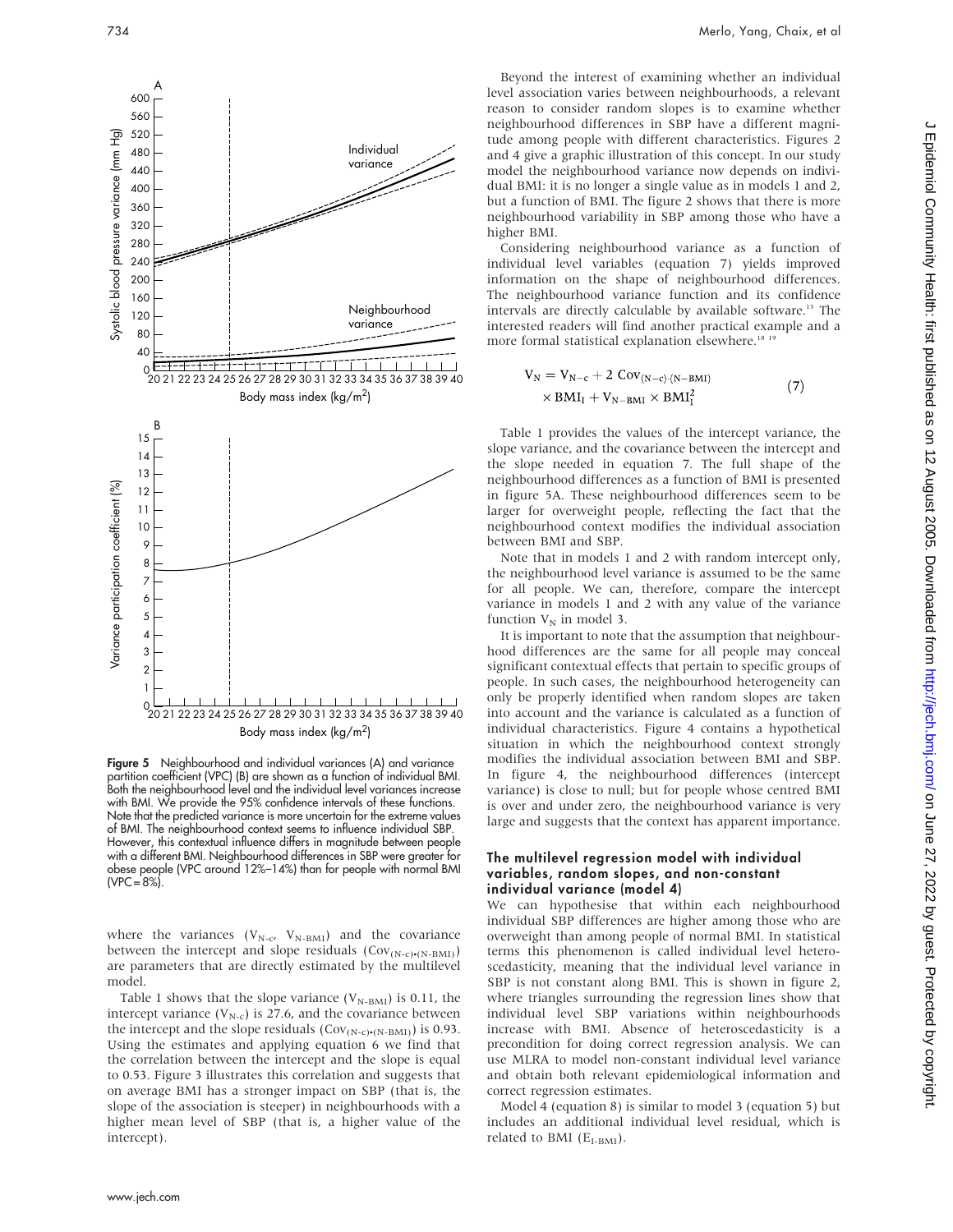$$
SBP_{I} = (SBP_{C} + E_{N-C}) + \beta_{I} \times AGE_{I}
$$
  
+ 
$$
(\beta_{2C} + E_{N-BMI}) \times BMI_{I} + \beta_{3} \times AHM_{I}
$$
  
+ 
$$
(E_{I-C} + E_{I-BMI} \times BMI_{I})
$$
 (8)

As every group of people with a particular BMI value has a specific individual level SBP variance, the individual level variance also becomes a function of BMI.

In equation 9 we provide a very simple expression of this function; more details on the equation may be found elsewere.<sup>19</sup> As in the case of neighbourhood variance, this variance function is directly calculable with available softwares.<sup>13</sup>

$$
V_{I} = V_{I-c} + 2 Cov_{(I-c)\cdot(I-BMI)} \times BMI_{I}
$$
  
+ 
$$
V_{I-BMI} \times BMI_{I}^{2}
$$
 (9)

where  $V_{I-c}$  is the individual variance related to the intercept,  $V_{I-BMI}$  is the individual level variance related to BMI, and  $Cov_{(I-C) \bullet (I-BMI)}$  is the covariance between the two sets of individual level residuals.

Modelling of individual variance may not only significantly improve the fit of the statistical model and the validity of the regression estimates but also provides useful information when it comes to understanding SBP inequalities among individuals and neighbourhoods.

#### Variance functions and the variance partition coefficient (VPC)

In contrast with models 1 and 2, the neighbourhood level and individual level SBP variances in models 3 and 4 are no longer represented by one simple value. The complete picture of the variances in our study model is presented in figure 5A that has been obtained using equations 7 and 9. Figure 5A shows that both individual level and neighbourhood level variances increase considerably with BMI.

As suggested earlier, contextual influences may be stronger for certain groups of people such as overweight people, and less important for people with normal BMI. To quantify this aspect, we must examine how differences in SBP are partitioned between the individual level and the neighbourhood level for different BMI values. Rather than one ICC, we calculate a VPC that is function of the BMI (VPC $_{\text{BMI}}$ ),  $^{6}$  19 using the neighbourhood level  $(V_N)$  and individual level  $(V_I)$ variance functions of equations 7 and 9.

$$
VPCBMI = \frac{V_N}{V_N + V_I}
$$
\n(10)

As shown in table 1, the VPC in model 3 is about 0.08 in people with a BMI of 25  $\text{kg/m}^2$ , which means that 8% of the variations for these people were at the neighbourhood level. The VPC as a function of BMI is presented in figure 5B and shows that the VPC was equal to 0.14 (14%) for people with a BMI of 40 kg/m<sup>2</sup>. Even if the values of variance function at the extremes of the curve are less reliable, the neighbourhood context seems to play a more relevant part for people with high BMI.

#### **DISCUSSION**

We have attempted, on the basis of hypothetical data, to illustrate the investigation of a contextual phenomenon that expressed itself as a clustering of individual SBP within neighbourhoods. According to our findings, this contextual phenomenon was—at least partly—independent of the composition of the neighbourhoods, and has a different

impact on people with a different BMI. Indeed, as people living in the same neighbourhood share common contextual influences, they tend to experience a similar SBP level. For example, you might hypothesise that neighbourhood disparities in access and quality of hypertension care may condition neighbourhood specific degrees of blood pressure control over and above individual differences.

In our study model we found that the neighbourhood context influenced overweight people to a greater extent than normal weight people. Possible explanations could be that physicians in some neighbourhoods treat overweight people with hypertension more intensively than physicians in other neighbourhoods, or that interventions directed to factors that affect SBP (for example, physical activity or low salt diet) are more efficient in certain neighbourhoods.

The association between BMI and SBP was stronger in neighbourhoods with a higher level of SBP (the correlation between the intercept and the slope was equal to 0.53). To explain this pattern, it could be hypothesised that obese people tend to present higher SBP in neighbourhoods with less successful blood pressure control strategies (that is, with higher SBP means).

Therefore, as a whole, our study emphasises a vision of MLRA that focuses on measures of health variation for understanding the distribution of health status in the population.4 In describing complex patterns of variation, MLRA provides useful information for analysis of cross level (for example, neighbourhood-individual) causal pathways.

Despite their relevance, some of the concepts presented here have not been widely discussed in the literature on multilevel analysis. The analysis of patterns of variance, which has been undervalued in many previous investigations, contributes to our understanding of the distribution and determinants of geographical, social, and individual disparities in health status.

Our didactic presentation shows the link between the statistical concepts of MLRA and the social epidemiological notion of contextual phenomenon and permits a better assessment of the interest of MLRA in social medicine and public health research.

#### Authors' affiliations .....................

J Merlo, L Råstam, Department of Community Medicine (Preventive Medicine), Malmö University Hospital, Lund University, Malmö, Sweden M Yang, Institute of Community Health Sciences, Queen Mary University of London, London, UK

B Chaix, Research Team on the Social Determinants of Health and Healthcare, National Institute of Health and Medical Research, Paris, France

J Lynch, Department of Epidemiology, Center for Social Epidemiology and Population Health, University of Michigan, Ann Arbor, Michigan, USA

Funding: this study is supported by grants (principal investigator Juan Merlo) from the Swedish Council for Working Life and Social Research) (number 2002-054 and number 2003-0580), and from the Swedish Research Council (number 2004-6155)

Conflicts of interest: none.

#### REFERENCES

- 1 Durkheim E. The rules of sociological method. 8th ed. New York: Free Press of Glencoe, 1964.
- 2 Rose GA. The strategy of preventive medicine. Oxford: Oxford University Press, 1992.
- 3 Schwartz S, Diez-Roux AV. Causes of incidence and causes of cases—a Durkheimian perspective on Rose. Int J Epidemiol 2001;30:435–9.
- 4 Merlo J. Multilevel analytical approaches in social epidemiology: measures of health variation compared with traditional measures of association. J Epidemiol Community Health 2003;57:550–2.
- 5 Petronis KR, Anthony JC. Social epidemiology, intra-neighbourhood correlation, and generalised estimating equations. (Letter; author reply 914). J Epidemiol Community Health 2003;57:914.